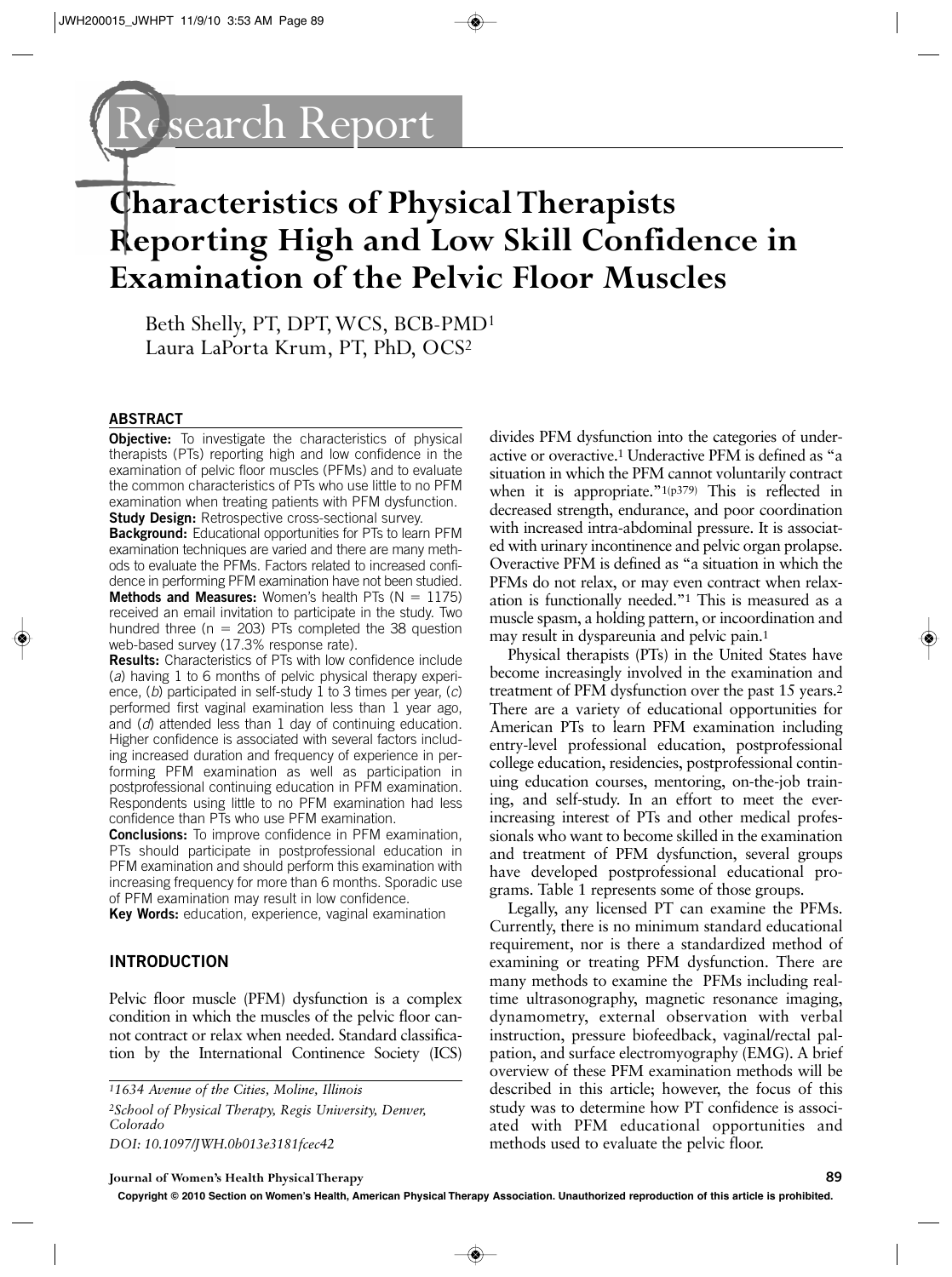| <b>Credentialing Body</b>                                                                            | <b>Name of Specialization</b>                                                                                     | <b>Certification Designation</b> |
|------------------------------------------------------------------------------------------------------|-------------------------------------------------------------------------------------------------------------------|----------------------------------|
| The American Board of Obstetrics and Gynecology in<br>combination with the American Board of Urology | Subspecialty certification Female Pelvic Medicine and<br>Reconstructive Surgery (previously called Urogynecology) | None                             |
| Wound, Ostomy and Continence Nursing Certification Board                                             | Certified Continence Care Nurse                                                                                   | <b>CCCN</b>                      |
| Certification Board for Urologic Nursing and Associates                                              | Various names depending on educational level (Certified<br>Urologic Registered Nurse)                             | CURN, CUCNS, CUNP                |
| Certification Board for Urologic Nursing and Associates                                              | Certified Urologic Physician's Assistant                                                                          | <b>CUPA</b>                      |
| Biofeedback Certification International Alliance                                                     | Certification in Pelvic Muscle Dysfunction Biofeedback                                                            | <b>BCIA-PMDB</b>                 |
| American Board of Physical Therapy Specialists                                                       | Women's Health Certified Specialist                                                                               | <b>WCS</b>                       |
| Herman and Wallace Pelvic Rehabilitation Institute                                                   | Pelvic Therapy Practitioner Certification                                                                         | <b>PTPC</b>                      |
| Jan Hulme                                                                                            | The Pelvic Rotator Cuff Institute                                                                                 | <b>None</b>                      |
| Section on Women's Health (SOWH) of the American<br><b>Physical Therapy Association</b>              | Certificate of Achievement in Pelvic Physical Therapy                                                             | CAPP-Pelvic                      |

**Table 1. Postprofessional Educational Programs for Examination and Treatment of PFM Dysfunction** 

Ultrasonography, magnetic resonance imaging, and dynamometry are not widely available to PTs at this time. External observation with verbal instruction alone is not considered adequate to fully assess PFM function.2 Verbal instruction of PFM contraction has been shown to be ineffective in generating urethral closure force in 51% of patients3 and results in adverse bearing down in approximately 15% of patients.4 Pressure biofeedback has been shown to be a valid and reproducible test of PFM function2 but does not appear to be currently used widely by PTs in the United States, possibly due to lack of availability of equipment.

Vaginal/rectal palpation assessment of the PFMs may include many measurements (see the Appendix). Most of these measures are considered "subjective" because quantification is difficult and reproducibility is poor.1 Intertester and intratester reliability of vaginal palpation strength has been studied and results are conflicting.5-8 Vaginal palpation strength testing has also been compared with pressure biofeedback strength testing, with no agreement in measurements.2 Most experienced clinicians agree that digital palpation of the PFM contraction is of great value in assessing the ability to perform a correct PFM contraction.2 This continues to be the gold standard for identifying a correct PFM contraction.9,10

Surface EMG training appears to be another widely used modality by PTs in the United States for assessment and training of the PFMs. Studies have shown good interrater reliability (*r* = 0.86), intraobserver reproducibility, correlation to vaginal palpation strength grades, and correlation with the presence of urinary leakage.11-13 Test-retest reliability of EMG and significant clinical predictive validity  $(P < .05)$  for lower EMG values with all forms of urinary incontinence has also been established.13 Some clinicians feel

that EMG is the best measurement of all assessment variables except "lift" (which is best measured by vaginal palpation).2

Pelvic floor muscles are skeletal muscles that can be examined and treated using many of the standard neuromotor principles used on other skeletal muscles. The examination and treatment of PFM function is included in practice Pattern 4C: Impaired Muscle Performance Diagnostic Classification of the *Guide to Physical Therapist Practice*.14 The Section on Women's Health (SOWH) of the American Physical Therapy Association (APTA) has published an Official Position Statement regarding the inclusion of PFM examination in physical therapy practice stating:

*Examination of the pelvic floor muscles is consistent with physical therapy practice. It complies with national physical therapy policies requiring the performance of tests and measures of neuromuscular function as an aid to the evaluation and treatment of a specific medical condition. (Adopted February 1993, revised August 2000)*

The SOWH has provided guidelines for the professional training of PTs in women's health to all entrylevel professional PT educational programs.15 Students are encouraged to participate in a number of experiential activities including verbal instruction in PFM exercises. Observation of a PFM examination performed by an advanced clinician may also be one of the activities offered to professional physical therapy students. This may include vaginal palpation, EMG, or pressure biofeedback measurements. According to the SOWH, vaginal palpation examination, EMG, and other assessments of the PFM are not considered skills taught in entry-level professional educational programs. Complete examination of the PFMs is considered a postprofessional skill.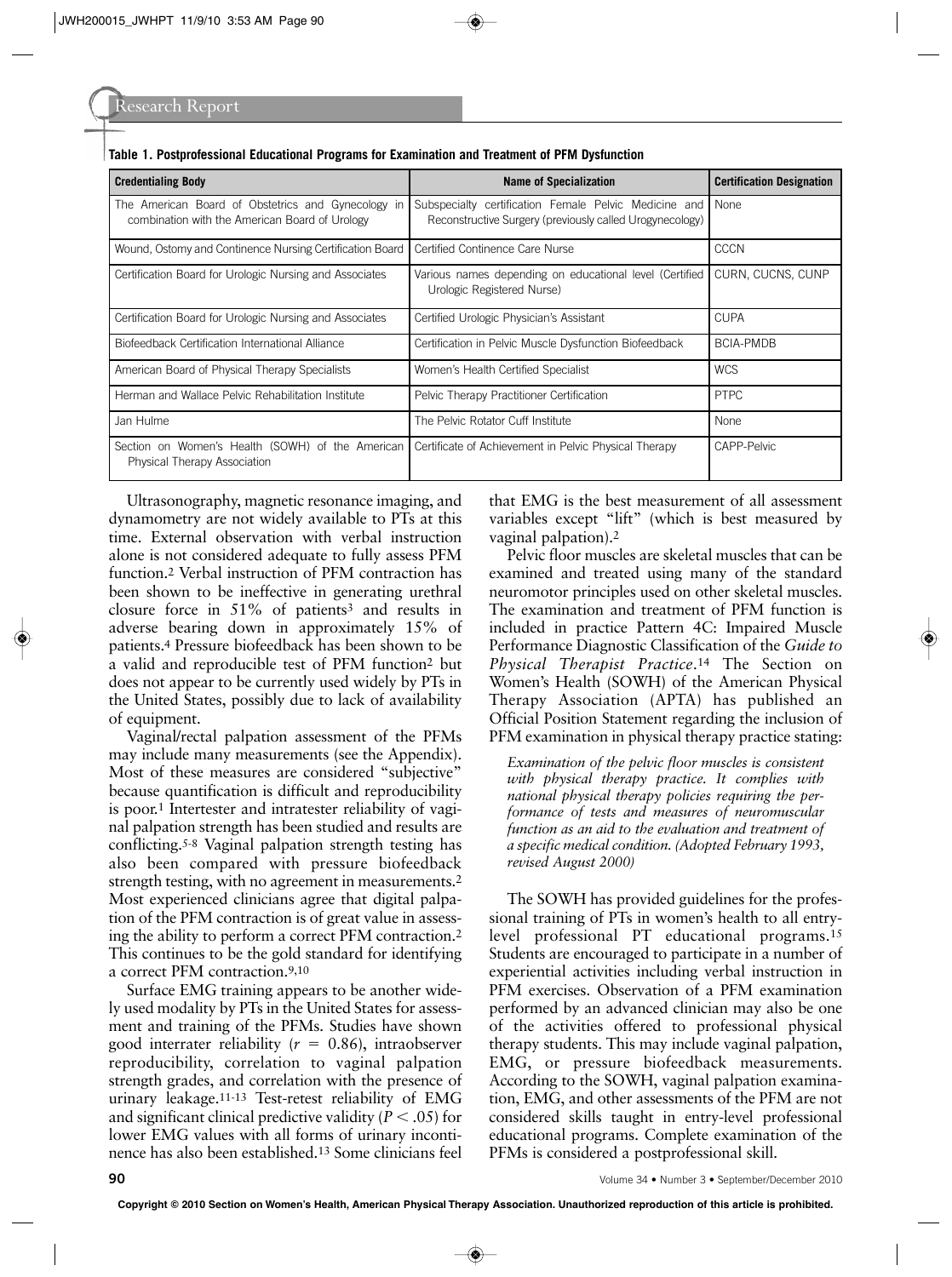Across disciplines of orthopedic (manual therapy), neurologic, and domiciliary care (home health) physical therapy, "expert" clinicians illustrate attributes such as refined clinical skills, ability to clinically problem solve during a context-rich examination, and confidence predicting patient outcomes based on clinical data gathered/interpreted.16 "Experts" also demonstrate commitment to professional growth.17 The ultimate aim of any educational program is to provide "the kind of educational experience that would lead to the preparation of the most knowledgeable, competent, and caring practitioners whose self-confidence, clinical skills, adaptability, and service orientation would serve the interest of the patient."18 Medical professionals pursue education in an effort to increase knowledge and advance clinical skills. Confidence in one's clinical skills may be a reflection of quality education or a reflection of competence that is acquired through learning. The authors have initiated a series of research studies to identify best methods of education to promote competence and mastery in PFM assessment.

This study was a part of a larger project that investigated the educational experiences undertaken by PTs and the methods of PFM examination currently being used by PTs.19 The first aim of this study was to examine the characteristics and educational experiences of PTs reporting high and low confidence in the examination of PFM, and the second aim of this study was to report the common characteristics of PTs who use little to no PFM examination when treating patients with PFM dysfunction.

## **METHODS AND MEASURES**

Women's health PTs from the APTA SOWH, Biofeedback Certification International Alliance  $(BCIA)$  EMG courses, and personal PT contacts ( $N =$ 1175) received an invitation to participate in the study via an e-mail that contained a link to the survey. SurveyMonkey sent the e-mail to the addresses provided by the investigators. Follow-up e-mails were sent to recruit nonresponders. In addition, the link was included in several blast e-mails inviting members of the SOWH to complete the survey. SurveyMonkey returned all responses anonymously. All students, physical therapy assistants, and international PTs were excluded. Two hundred three  $(n = 203)$  PTs completed the 38 question Web-based survey (17.3% response rate) (Figure 1). Survey questions, validated



**Figure 1.** Participant responses.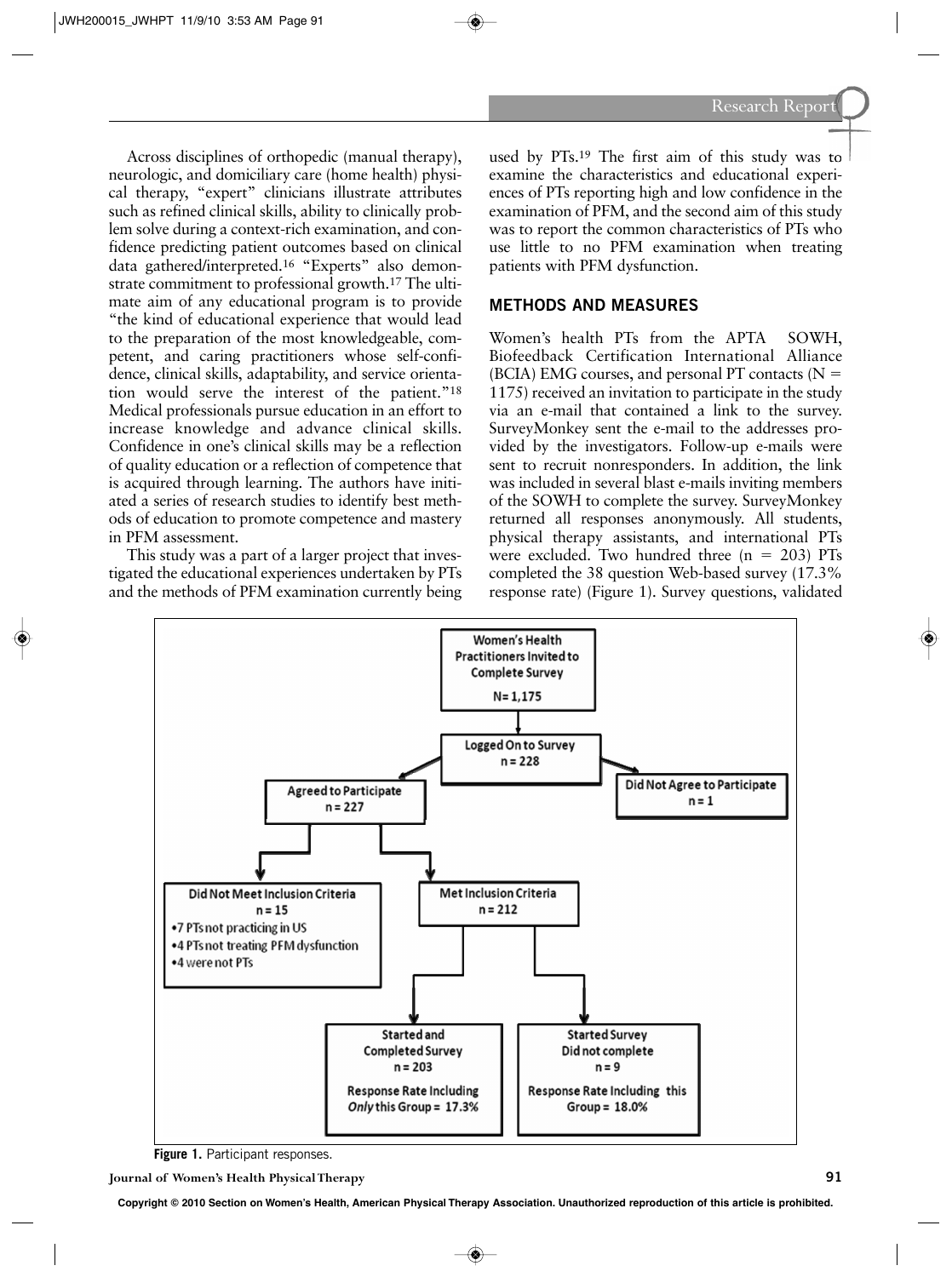| Table 2. Pelvic Floor Muscle Examination Techniques Surveyed |  |  |  |  |
|--------------------------------------------------------------|--|--|--|--|
|--------------------------------------------------------------|--|--|--|--|

| Examination of the PFM by observation of perineal mobility        |  |  |
|-------------------------------------------------------------------|--|--|
| Examination with vaginal and or rectal palpation by the therapist |  |  |
| EMG biofeedback assessment with intravaginal sensor               |  |  |
| EMG biofeedback assessment with external sensor                   |  |  |
| Assessment with real-time ultrasound                              |  |  |
| Pressure biofeedback assessment                                   |  |  |
| Examination of the PFM by observation of perineal mobility        |  |  |
| Examination with vaginal and or rectal palpation by the therapist |  |  |
| EMG biofeedback assessment with intravaginal sensor               |  |  |
| Abbreviations: EMG, electromyography; PFM, pelvic floor muscle.   |  |  |

by 4 content experts, addressed education in PFM dysfunction (entry-level and postprofessional education in PFM dysfunction, continuing education course work, self-study, formal mentoring, on-the-job training); current frequency of use of 6 different types of PFM assessments (Table 2); length of time in pelvic physical therapy practice; and confidence in PFM examination skill. Subjects were also asked to rate the importance of PFM examination in developing a plan of care for the treatment of PFM dysfunction. Data were complied by SurveyMonkey, and results were analyzed individually and collectively. Descriptive statistics and nonparametric correlations (Spearman rank correlation) were used to identify relationships and trends and significance was established at the  $P \leq .05$  level. All significant correlations are presented using  $r^2$  to show the relative strength of the relationship between the variables.

## **RESULTS**

#### **Description of Subjects**

Respondents included PTs currently treating PFM dysfunction (92.5%) and PTs who have treated PFM dysfunction in the past 5 years but are not currently treating (7.5%). The majority of subjects in this survey reported earning either a baccalaureate or master's entry-level professional degree (46.9% and 39.3%, respectively) and 7.6% had a doctorate degree. The highest degrees earned followed a similar trend for baccalaureate and master's degrees, with an additional 12.3% reporting a transitional doctorate degree and 3.3% reporting doctorate and/or PhD degrees (Figure 2).

## **Experience in Examining and Treating Patients With PFM Dysfunction**

Respondents were asked to describe their practice in treating PFM dysfunction by reporting the number of hours per week in practice over a specific duration of months or years (Figure 3). Physical therapists reported treating PFM dysfunction sporadically (1-12 hours per week) almost evenly throughout the durations from 1 month to more than 10 years, with the largest number practicing sporadically 1 to 3 years. Respondents reported part-time treatment of PFM dysfunction (13-29 hours per week) most often after 1 year up to more than 10 years. Reports of full-time practice in PFM dysfunction  $(\geq 30$  hours per week) gradually increased starting at 7 to 11 months of experience. The majority (42.3%) of those reporting full-time PFM experience had been doing so for longer than 10 years. Overall, 25% of all subjects reported full-time practice with experience greater than 10 years.



**Figure 2.** Respondent's degree status.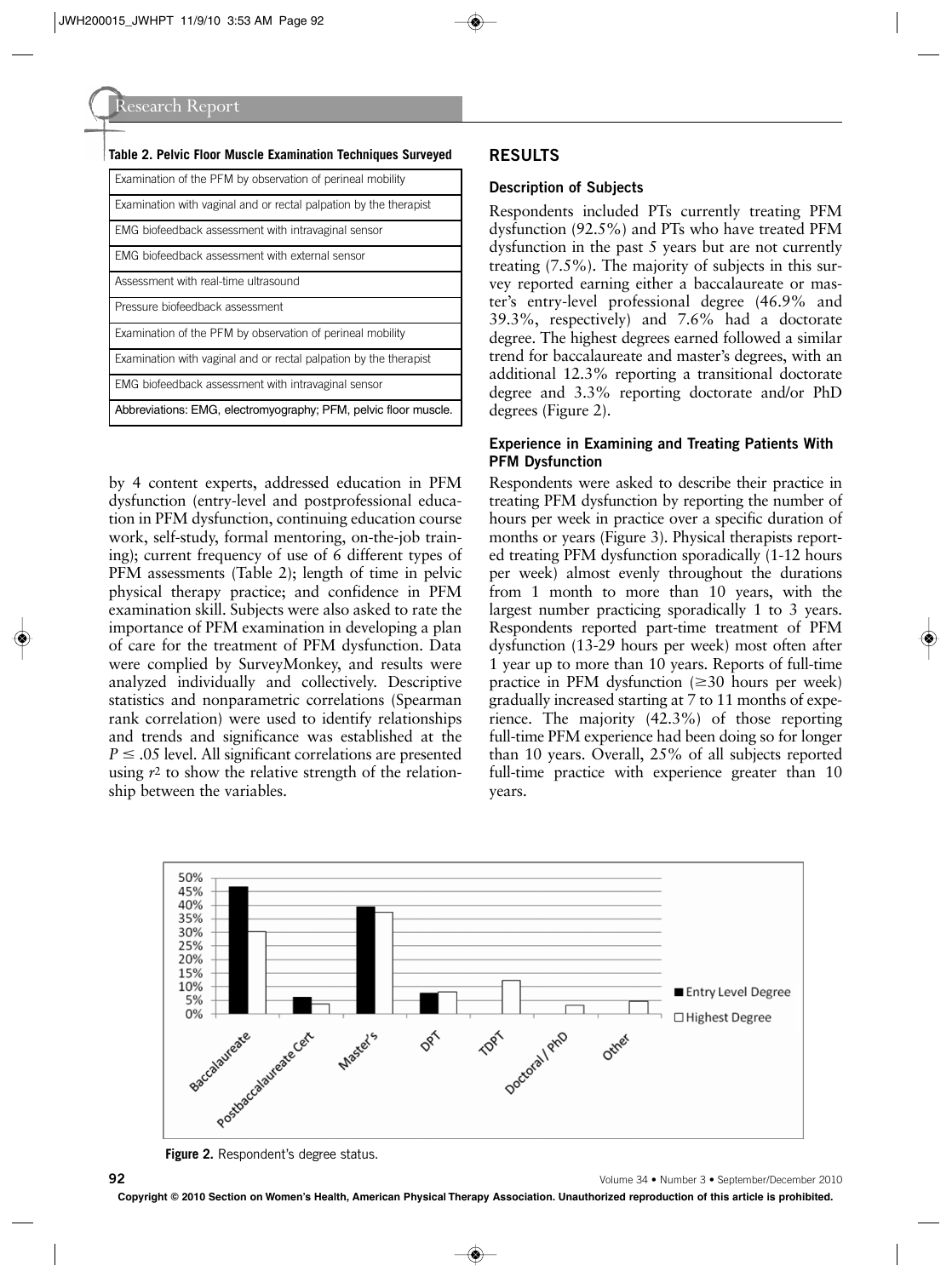

**Figure 3.** Frequency and duration of treating PFM dysfunction.

#### Factors Associated With Confidence

The first aim was to determine whether there were specific factors related to confidence in performing PFM assessment. Subjects were first characterized as having high or low confidence. When asked to respond to the following question: "I am confident in performing PFM examination on most patients,"  $91\%$  (n = 185) of respondents agreed or strongly agreed. These individuals were classified as having high confidence and were compared with the subjects who disagreed or strongly disagreed with the statement  $(9\%, n = 18)$ .

Specific factors related to confidence included (*a*) amount of experience, (*b*) time since learning vaginal examination, (*c*) time spent in self-study, and (*d*) days of postprofessional continuing education.

The amount of experience in PFM dysfunction treatment had a predictable influence on confidence. Low confidence was associated with treating with less frequency or over a shorter duration of time.  $(r<sub>s</sub> =$ 0.347,  $r^2 = 0.12$ ). Among therapists reporting very little experience (1-6 months), 31.5% reported low confidence and 4% reported high confidence. Respondents were also asked how long ago they first learned the PFM examination. This is another measure of experience and had a similar correlation; lower confidence was associated with more recent learning of PFM examination ( $r_s = 0.351$ ,  $r^2 = 0.12$ ). Only 7% of PTs reporting high confidence performed their first vaginal examination less than 1 year ago.

In examining the type of education used and its influence on confidence, 2 methods were associated. Overall reported self-study frequency appeared to be distributed in almost a bell curve, with the majority (27.2%) reporting self-study 1 to 3 times per month (Figure 4). A very small number of subjects (3.9%) reported never participating in self-study, and a slightly higher number (7.3%) reported self-study more than 3 times per week. More self-study was associated with higher confidence  $(r_s = 0.274, r^2 = 0.08)$ . In the group of respondents reporting self-study 1 to 3 times per year, 44% reported low confidence and 16% reported high confidence.

Less confidence was associated with less postprofessional continuing education  $(r_s = 0.331, r^2 =$ 0.11). Of those reporting attending less than 1 day of continuing education, 11% report low confidence and 1% had high confidence in their skills of PFM examination. Time spent in continuing education for all respondents is represented in Figure 5.

Mentoring frequency and on-the-job training were not significantly related to confidence  $(P = .30$  and  $P = .09$ , respectively.) Of all respondents ( $n = 207$ ), 98 reported having on-the-job training and 57 subjects reported having formal mentoring experiences. In both subgroups of respondents, 92.7% reported high levels of confidence; however, low subject numbers and lack of statistical power resulted in an inability to find a statistically significant relationship between these methods of education and confidence.

## Use of Specific Examination Techniques and Confidence

Respondents who reported higher confidence used external observation of perineal mobility ( $r_s = 0.236$ ,  $r^2 = 0.05$ ) and vaginal and/or rectal palpation ( $r_s =$  $0.255, r<sup>2</sup> = .06$ ). Overall, most therapists used external observation (68.5%) and examination with vaginal or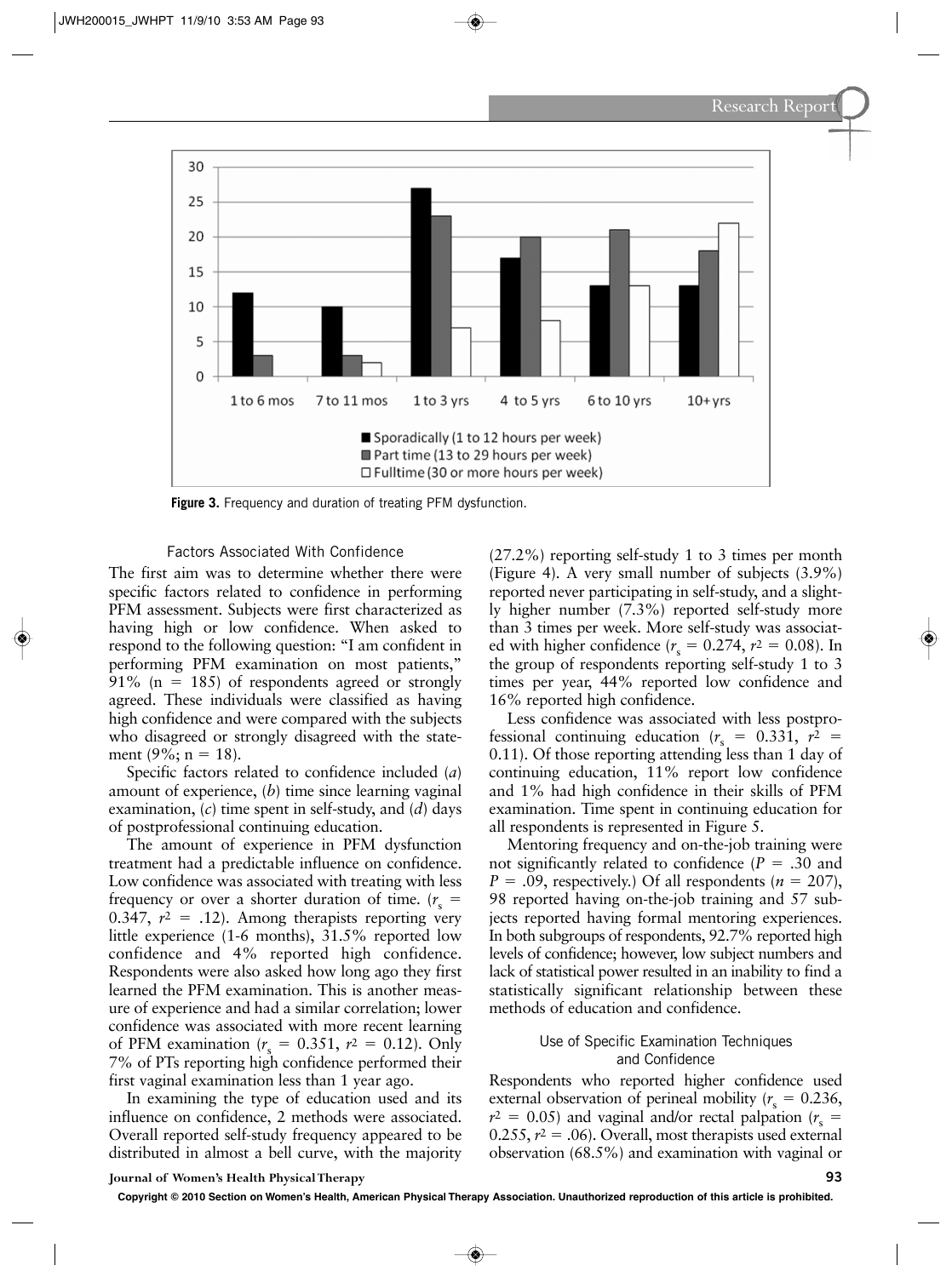

**Figure 4.** Respondent's time spent in self-study.

rectal palpation (73.9%) for 76% or more of their patients. An additional 4 therapists reported never learning vaginal PFM examination but used EMG assessment of the PFM with all of their patients and reported high confidence in their PFM examination skills.

# Assessing "Importance" of Using PFM Examination

A secondary aim of this study was to investigate the characteristics of therapists who did not find PFM examination important or who did not use PFM examination. Participants were asked to respond to the following question, using a Likert-type scale: "Performing a PFM examination is important for the development of a plan of care for the treatment of PFM dysfunction". One hundred ninety-three respondents stated they felt the examination was important. Ten respondents said PFM examination was not important in developing a treatment plan. Respondents reporting greater confidence believed that PFM assessment was important  $(r<sub>s</sub> = 0.444,$  $r^2 = .20$ ).



**Figure 5.** Respondent's days participating in continuing education.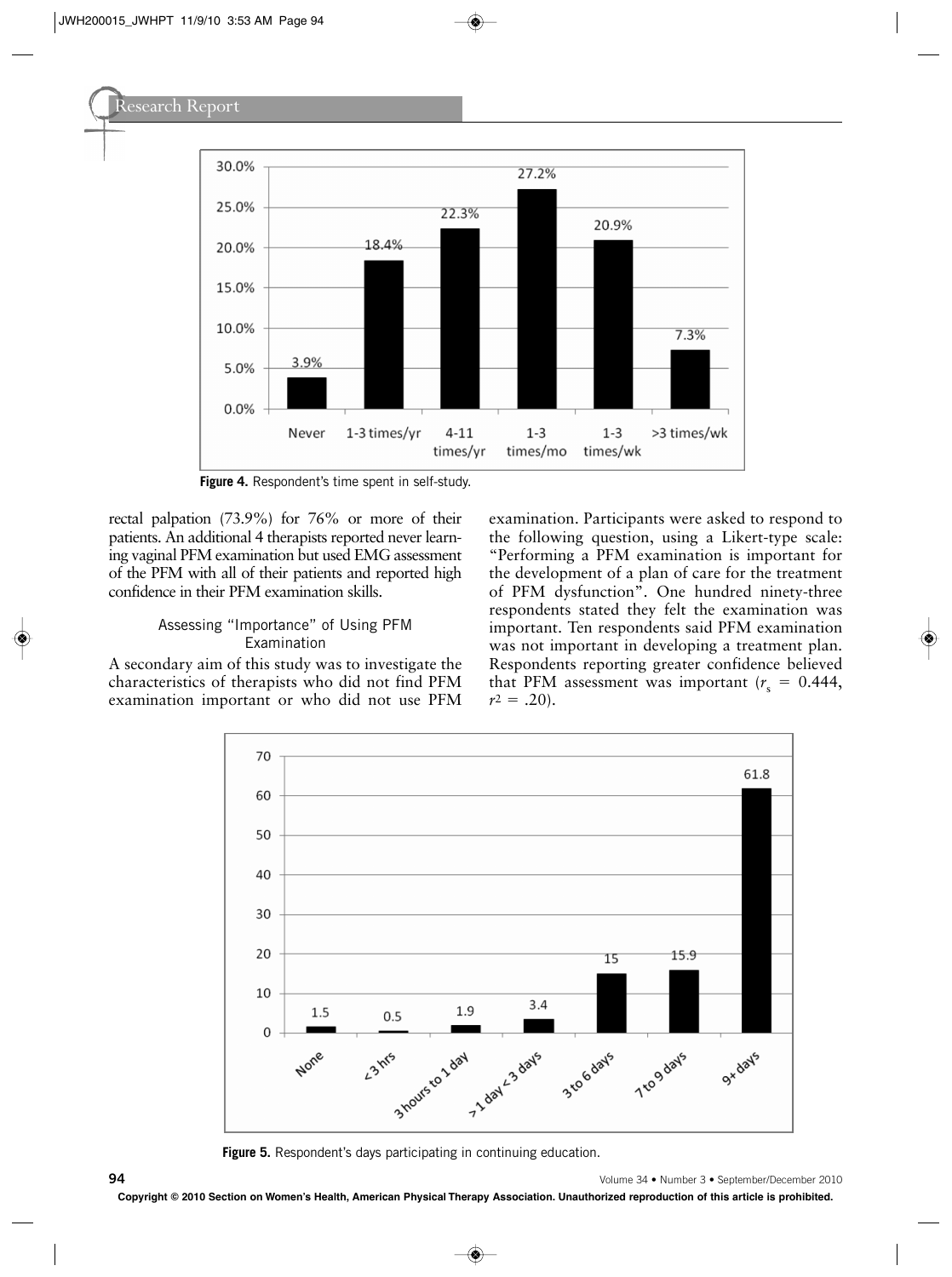## Use of Little to no PFM Examination **Techniques**

Seven subjects reported learning PFM examination by vaginal palpation but "never or rarely" used the vaginal PFM examination with their patients. Six of these subjects did not use any of the PFM examination techniques listed in this study (Table 2). The remaining subject reported external observation of perineal mobility as the only method of PFM examination used. Subjects who did not examine the PFM received less postprofessional continuing education  $(>6$  days 28.6% vs 78.2% in all subjects). Almost half of these subjects (42.8%) reported learning the examination technique less than 1 year ago (compared with 9.5% of all subjects). Self-reported confidence in these subjects  $(57.1\%)$  was well below the entire group  $(94.4\%).$ Surprisingly, 4 subjects (57.1%) who reported not using PFM examination techniques had been practicing in pelvic physical therapy for more than 3 years.

# **DISCUSSION**

# **Experience in Examining and Treating Patients with PFM Dysfunctions**

In contrast to nurses and occupational therapists, PTs do not receive entry-level education on the treatment of the perineal area. Because of the intimate nature of this type of care, it is neither a desirable nor suitable aspect of practice for every PT. Clinicians who choose to provide pelvic physical therapy must overcome their hesitancy of performing a PFM examination and develop confidence in their ability to execute a PFM examination skillfully. If one is confident in performing PFM examination, assessment, and treatment skills, he or she must either (1) have obtained the necessary education and competence to provide patients with appropriate care or (2) is in denial of the fact that he or she is actually unskilled. Confidence has been associated with both the expert clinician<sup>16</sup> and quality education.18 In this study, the amount of practice experience and time since learning vaginal examination were positively associated with increased confidence in performing PFM examination. In other words, those with more clinical experience had more confidence.

# **Education in PFM Examination**

Performing a PFM examination is a motor skill. Skill learning can be divided into 2 phases. In the first phase of skill learning, one must understand the idea of movement. In the second phase, one must refine the skill.18 The development of skill is influenced by many factors including amount of practice and feedback (frequency, scheduling, timing, and type of feedback). Nicholson states "secondary to the amount of practice, information feedback is often considered to be the most important variable influencing skill learning."20 Therefore, true motor skill learning requires

some form of feedback. Feedback can be either internal or external. A careful combination of both, with opportunity for discovery learning, is best.<sup>20</sup> Theoretically, it would be best to include personal interaction with an expert instructor to provide skilled external feedback in addition to self-discovery and internal feedback when learning PFM examination skills. In this study, we investigated the association between learning experiences in PFM examination and practitioner confidence. Learning experiences included entry-level professional education, professional continuing education, self-study, mentoring, and on-the-job training.

A small proportion of subjects (7.7%) reported practicing internal PFM examination in their entrylevel professional education. Although the subject numbers are low, now it does not appear that practicing the vaginal PFM examination in entry-level education increased confidence. However, exposure to PFM examination in entry-level programs may increase acceptance of the examination and increase interest in the field of pelvic physical therapy. It appears that more entry-level professional education programs are offering students the opportunity to practice the PFM examination. Further investigation of this group of PTs will be forthcoming.

Health care practitioners (ie, physicians and nurses) spend between 1 and 3 weeks per year in continuing education courses.21-25 Physical therapists sampled from western and northwestern states have been reported to attend an average of 28 continuing education hours per year.26 Continuing education has been shown to be a way to enhance professional development,27,28 positively change professional practice,29-31 and in some cases patient health outcomes.30,32-34 In this study, a favorable relationship was found between confidence in performing PFM examination and the number of days spent in postprofessional continuing education. Three subjects reported no time in postprofessional continuing education. All 3 also reported very low confidence in their PFM examination skill. Resnik and Jensen<sup>17</sup> reported that extensive education does not guarantee an expert clinician. Further research will be needed to determine whether more education is associated with better patient outcomes in this area of physical therapy.

Self-study is another method of learning and was defined in this study to include study groups, home study, Internet modules, journal clubs, and reading of journals and books. While it may not be the best way to learn a motor skill such as that required for the examination of the PFM vaginally, it is a way to stay abreast of emerging research. Researchers studying the "expert physical therapy clinician" have documented an inner drive toward lifelong learning in these practitioners.16,17 Self-study may be a measure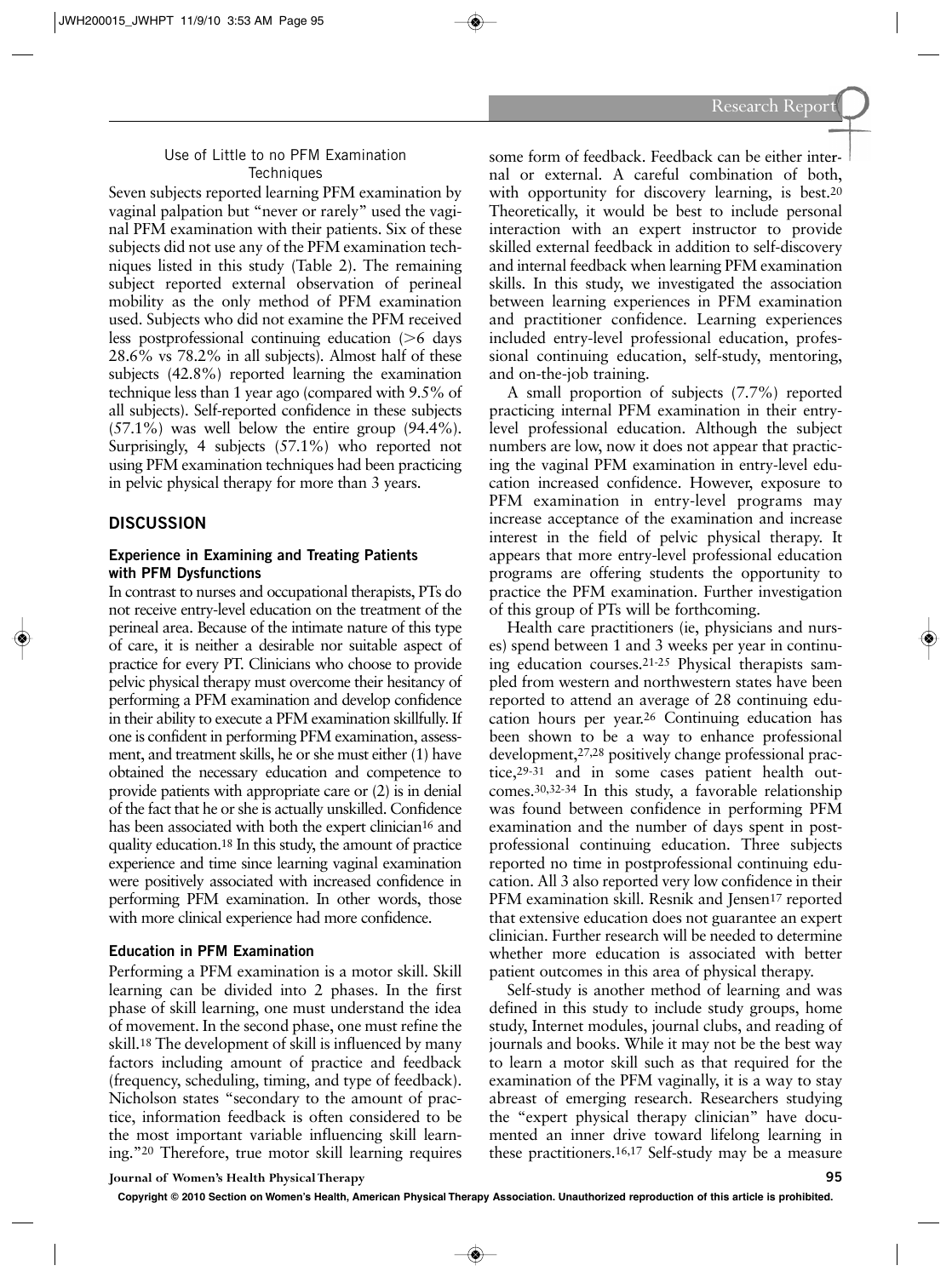of one's effort to continue to learn and to advance one's practice. Interestingly, some individuals who had low confidence spent a noteworthy amount of time in self-study, which we relate to their efforts to enhance their confidence.

Formal mentoring was defined in this study as "a formal, planned supervision such as an affiliation, residency, BCIA mentor, or other structured interaction with a professional." On-the-job training (informal mentoring) was defined in the study as "informal educational interactions with a professional." Gandy35 lists the following benefits of mentoring: new knowledge, stronger theoretical fountains, and development of problem-solving skills. She goes on to state that "mentorship can be seen as crucial to the continuing evolution of the physical therapy profession." In this study, 47% of subjects received on-the-job training and 27% received formal mentorship in PFM examination and treatment. In both groups, 92.7% reported high confidence; however, on-the-job training and formal mentoring were not found to have a statistically significant relationship with confidence in PFM examination skills. The apparent lack of benefit of guided clinical experience was surprising, as one would suspect both on-the-job training and formal mentoring result in more confidence and use of more advanced skills. The lack of statistical significance might have been due to the low number of subject responses to this question. There might also have been a misunderstanding of how mentoring and on-the-job training were defined. Future studies, with larger subject numbers, will be needed to compare the practice characteristics of PTs who have received formal mentoring and/or on-the-job training versus those who have not had similar experiences.

#### **Value of Type of Examination Skill Used**

Skilled clinicians typically choose PFM examination techniques that have been shown to have good psychometric properties; however, there is no one test that can document all PFM measures. Vaginal and rectal PFM palpations are considered to be the gold standard for ensuring the patient is performing a PFM contraction correctly. Experts recommend that other testing be completed to document the quantity of PFM contraction.2 Observation of perineal body mobility provides information about PFM function but is not sufficient to quantify PFM activity alone. Surface EMG is a valid and reliable way to quantify PFM activity.11-13 In this study, a significant correlation was found between high confidence and use of external observation and direct internal PFM palpation. Therefore, clinicians wanting to increase confidence in PFM examination should learn the internal PFM palpation method and use it clinically.

The majority of PTs (93.7%) felt that performing a PFM examination is important for the development of a PFM plan of care. A remaining 6.3% (10 subjects) felt that PFM examination might not be important for treatment planning. As expected, increased confidence in performing PFM examination was found to be statistically significant in those who felt that the PFM examination was important.

#### **Lack of PFM Examination**

In this study, 7 PTs learned vaginal PFM examination but rarely used it. Of these 7, only 2 reported any mentoring or on-the-job training.

Despite receiving education in PFM examination, these individuals did not clinically apply the skill. It is possible that these therapists used other objective measures such as bladder dairy results, quality-of-life indexes, and/or symptoms indexes (which are often used in conjunction with PFM examinations) both to document patient status and to judge success in treatment. However, failure to directly measure muscle function limits a PT ability to use certain diagnosis codes. For example, many PTs use *International Classification of Diseases*, *Ninth Revision*, codes 728.85 (muscle spasm) and 728.9 (muscle weakness) for billing purposes. It would not be appropriate to use muscle-based diagnosis codes when billing for an examination in which only bladder diary results or functional outcome measures were used.

The Guide to Physical Therapist Practice14 mandates the use of validated examination tools of which many exist for the PFM including those queried in this study.2,36 Despite the lack of minimum educational requirements or standardized methods of examining PFM dysfunction, a practitioner should feel compelled by professional code and ethics to pursue education, work to achieve competence, and consistently use PFM examination to develop a plan of care for patients with PFM dysfunction. Instructors of PFM education would be wise to stress the importance and value of PFM examination in treating PFM dysfunction in an effort to guide the small percentage of individuals who choose to treat PFM dysfunction without first examining PFM function.

It has been shown that course work alone is not sufficient to change practice patterns.37,38 Physical therapists who participate in continuing education followed by ongoing instruction, structured mentoring, and/or long-term course work are more likely to change practice patterns and have significantly improved patient functional outcomes.38,39 Other researchers have also shown this to be true in urologic education of nurses.40,41 Research on education outcomes will assist instructors in developing educational opportunities that results in skilled, knowledgeable, and confident PTs who provide evidence-based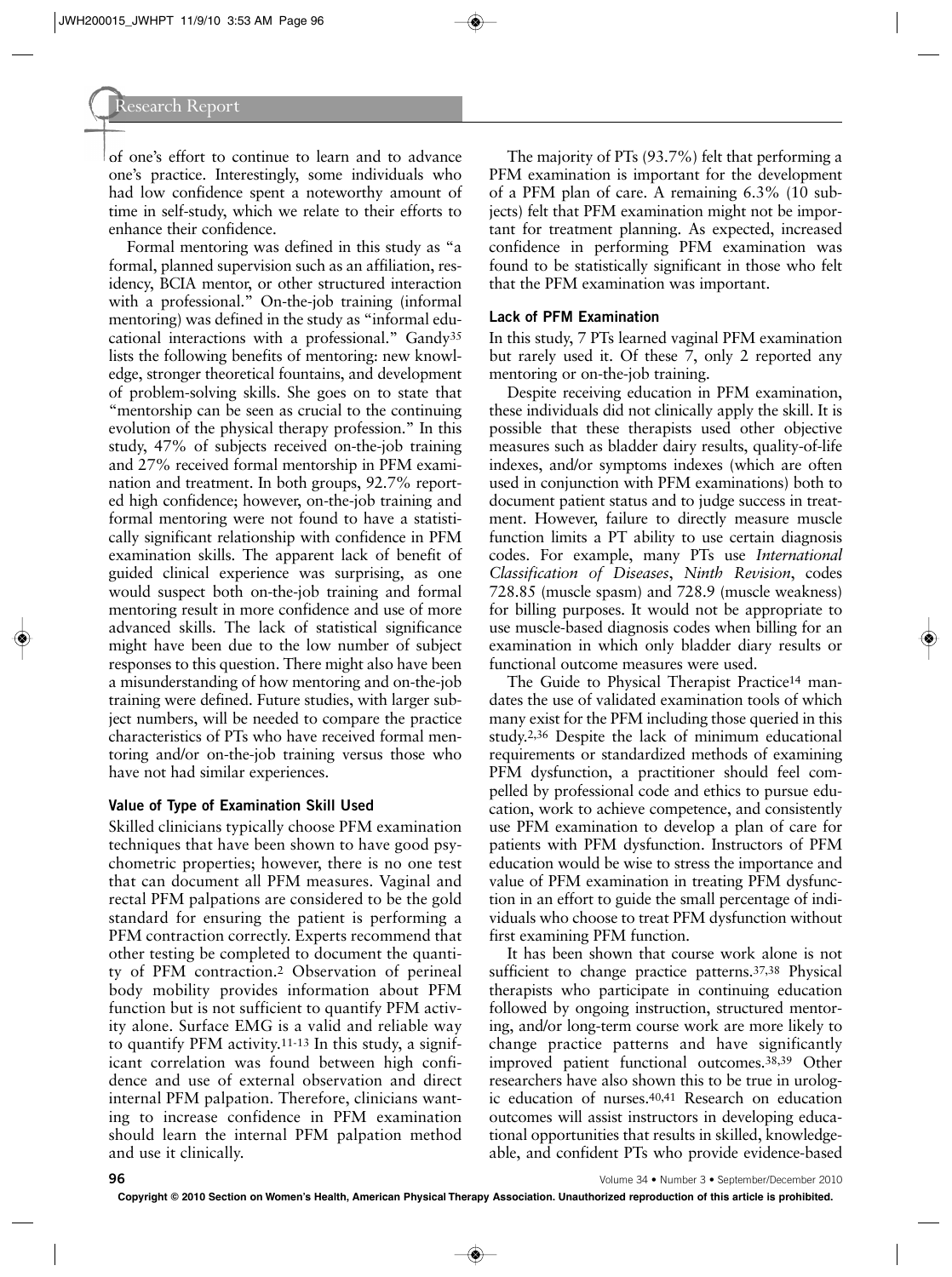examination and treatments and result in good patient outcomes.

# **LIMITATIONS**

The sample in this study was not large enough to guarantee the avoidance of type II statistical error. In other words, it is possible that more statistically significant associations would have been identified if the sample had been larger. That being said, the significant correlations reported in this article that had fair strength likely point to associations that would appear to be even stronger with a larger sample size.

Because of a response rate of 17.3%, readers should be judicious when interpreting the results of this study. There is the possibility that the data were not fully representative of all PTs treating PFM dysfunction. In addition, there might be individuals treating PFM dysfunction who do not belong to the professional groups solicited (APTA SOWH; BCIA). Of particular interest are those who have learned PFM examination in entry-level programs or those who practice EMG-only examination and treatment of PFM dysfunction.

Subjects in this survey have entry-level and postprofessional educational degrees consistent with the typical active US PT member as surveyed by the APTA, making the subjects in this survey representative of the typical active PT member in this regard.

#### **CONCLUSION**

Confidence in evaluating the PFMs is related to (*a*) having more than 6 months of experience in pelvic physical therapy; (*b*) learning the PFM examination more than 1year ago; (*c*) having more than 6 days of continuing education; (*d*) participating in self-study more than 1to 3times per year; and (*e*) using external observation and direct internal palpation. Mentorship and on-the-job training appear to increase confidence, but a statistically significant association has not been established. Physical therapists who do not examine the PFM have less experience, less education, less confidence, and value PFM examination less than PTs who do examine the PFM.

Postgraduate continuing education training in PFM examination appears to play a major role in increasing confidence in examination skills. Physical therapists interested in developing confidence in PFM examination should invest time in continuing education, direct patient care, and self-study. Further study is needed to determine how these variables relate to patient outcomes.

#### **ACKNOWLEDGMENTS**

The first author thanks Saint Ambrose University, Davenport, Iowa, and her research project chair John Barr PT, PhD for the opportunity to complete the first portion of this research. The authors thank the APTA SOWH for allowing the survey link to be e-mailed to members. They also thank the International Organization of Women's Health Physical Therapists and the BCIA for the ability to invite members and course participants to participate in the survey. ❍

# **REFERENCES**

- 1. Messelink B, Benson T, Berghmans B, et al. Standardization of terminology of pelvic floor muscle function and dysfunction. Neurourol Urodyn. 2005;24:374-380.
- 2. Bo K, Sherburn M. Evaluation of female pelvic floor muscle function and strength. Phys Ther. 2005;85:269-282.
- 3. Bump RC, Hurt WG, Fantl A, Wyman JF. Assessment of Kegel pelvic muscle exercise performance after brief verbal instruction. Am J Obstet Gynecol. 1991;165:322-327; discussion 327-329.
- 4. Bo K, Larsen S, Oseid S, et al. Knowledge about and ability to perform correct pelvic floor muscle exercise in women with stress urinary incontinence. Neurourol Urodyn. 1988;7(3):261-262.
- 5. Bo K, Finckenhagen HB. Vaginal palpation of pelvic floor muscle strength: inter-test reproducibility and comparison between palpation and vaginal squeeze pressure. Acta Obstet Gynecol Scand. 2001;80:883-887.
- 6. Isherwood P, Rane A. Comparative assessment of pelvic floor strength using a perineometer and digital examination. Br J Obstet Gynaecol. 2000;107:1007-1011.
- 7. Jeyaseelan SM, Halsam J, Winstanley J, Roe BH, Oldham JA. Digital vaginal assessment: an inter-tester reliability study. Physiotherapy. 2001;87:243-250.
- 8. Laycock J, Jerwood D. Pelvic floor muscle assessment: the PERFECT scheme. Physiotherapy. 2001;87:631-642.
- 9. Royal College of Obstetrics and Gynaecologists. Urinary Incontinence--The Management of Urinary Incontinence in Women. London, UK: Royal College of Obstetrics and Gynaecologists; 2006.
- 10. The Chartered Society of Physiotherapy. Clinical Guidelines for Physiotherapy Management of Females Aged 16-65 Years With Stress Urinary Incontinence. London, UK: The Chartered Society of Physiotherapy; 2004.
- 11. Gunnarsson M, Mattiasson A. Circumvaginal surface electromyography in women with urinary incontinence and in healthy volunteers. Scand J Urol Nephrol Suppl. 1994;157:89-95.
- 12. Romanzi LJ, Polaneczky M, Glazer HI. Simple test of pelvic muscle contraction during pelvic exam: correlation to surface electromyography. Neurourol Urodyn. 1999;18:603-612.
- 13. Glazer H, Romanzi L, Polaneczky M. Pelvic floor muscle surface electromyography reliability and clinical predictive validity. J Reprod Med. 1999,44:779-782.
- 14. American Physical Therapy Association. Guide to Physical Therapist Practice. 2nd ed. Fairfax, VA: American Physical Therapy Association; 2003.
- 15. Section on Women's Health, American Physical Therapy Association. Guidelines for Women's Health Content in Professional Physician Therapist Education. Alexandria, VA: Section on Women's Health, American Physical Therapy Association; 2005.
- 16. Jensen GM, Shepard KF, Gwyer J, Hack LM. Attribute dimensions that distinguish master and novice physical therapy clinicians in orthopedic settings. Phys Ther. 1992;72:711-722.
- 17. Resnik L, Jensen GM. Using clinical outcomes to explore the theory of expert practice in physical therapy. Phys Ther. 2003;83:1090-1106.
- 18. Shepard KF, Jensen GM. Handbook of Teaching for Physical Therapists. 2nd ed. Boston, MA: Butterworth-Heinemann; 2002.
- 19. Shelly ER. Methods used by physical therapists to learn pelvic floor muscle examination. J Pelvic Med Surg. 2008;14(4):321.
- 20. Nicholson DE. Teaching psychomotor skills. In: Shepard KF, Jensen GM, eds. Handbook of Teaching for Physical Therapists. 2nd ed. Boston, MA: Butterworth-Heinemann; 2002. pp. 387-418.
- 21. Frank E, Baldwin G, Langlieb AM. Continuing medical education habits of US women physicians. J Am Med Womens Assoc. 2000;55:27-28.
- 22. Goulet F, Gagnon RJ, Desrosiers G, Jacques, Sindon A. Participation in CME activities. Can Fam Physician. 1998;44:541-548.
- 23. Nylenna M, Aasland OG. Primary care physicians and their information-seeking behavior. Scand J Prim Health Care. 2000;18:9-13.
- 24. Turner P. Benefits and costs of continuing nursing education: an analytical survey. J Contin Educ Nurs. 1991;22:104-108.